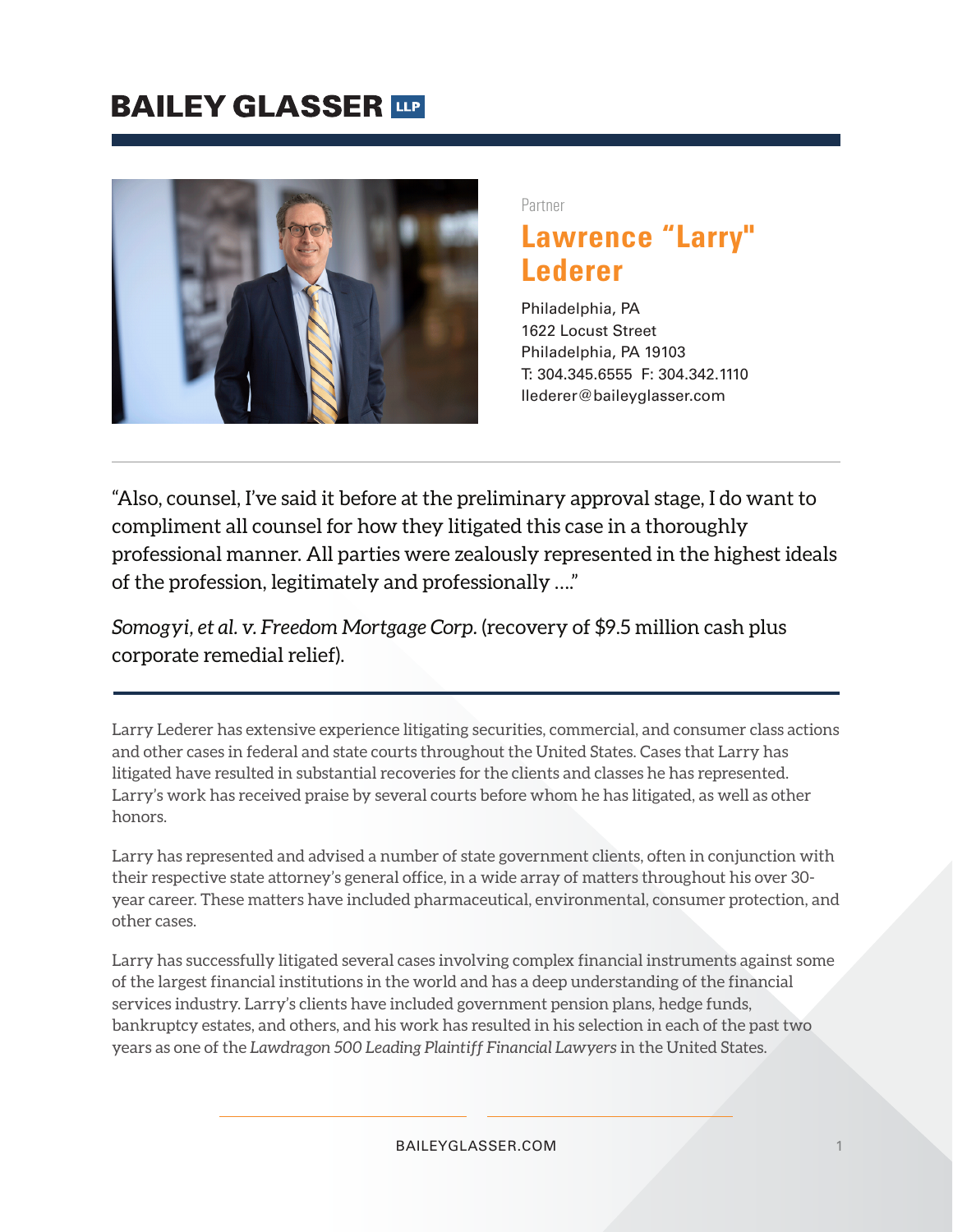LAWRENCE "LARRY" LEDERER

### **Awards & Accolades**

*Lawdragon,* 500 Leading Plaintiff Financial Lawyers in the US, 2019-2021 *Securities Law360,* Outside Editorial Board Member *Martindale-Hubbell,* Highest rating, AV Preeminent, Legal Abilities and Ethical Standards *Super Lawyers*, Pennsylvania, 2006-2008, 2010-2019 *Best Lawyers in America,* Mass Tort Litigation / Class Actions – Plaintiffs (2022) Captain, University of Pittsburgh Men's Varsity Tennis Team, 1983-1984

### **Practice Areas**

Appellate and Supreme Court Practice Class Actions Commercial Litigation Consumer Litigation Environmental Product Liability Telephone Consumer Protection Act (TCPA)

### **Education**

LL.M, Georgetown University Law Center, 1988 J.D., Western New England College School of Law, 1987 B.A., University of Pittsburgh, 1984

### **Admissions**

Pennsylvania District of Columbia Eastern District of Pennsylvania Western District of Pennsylvania US Court of Appeals for the Second Circuit US Court of Appeals for the Eleventh Circuit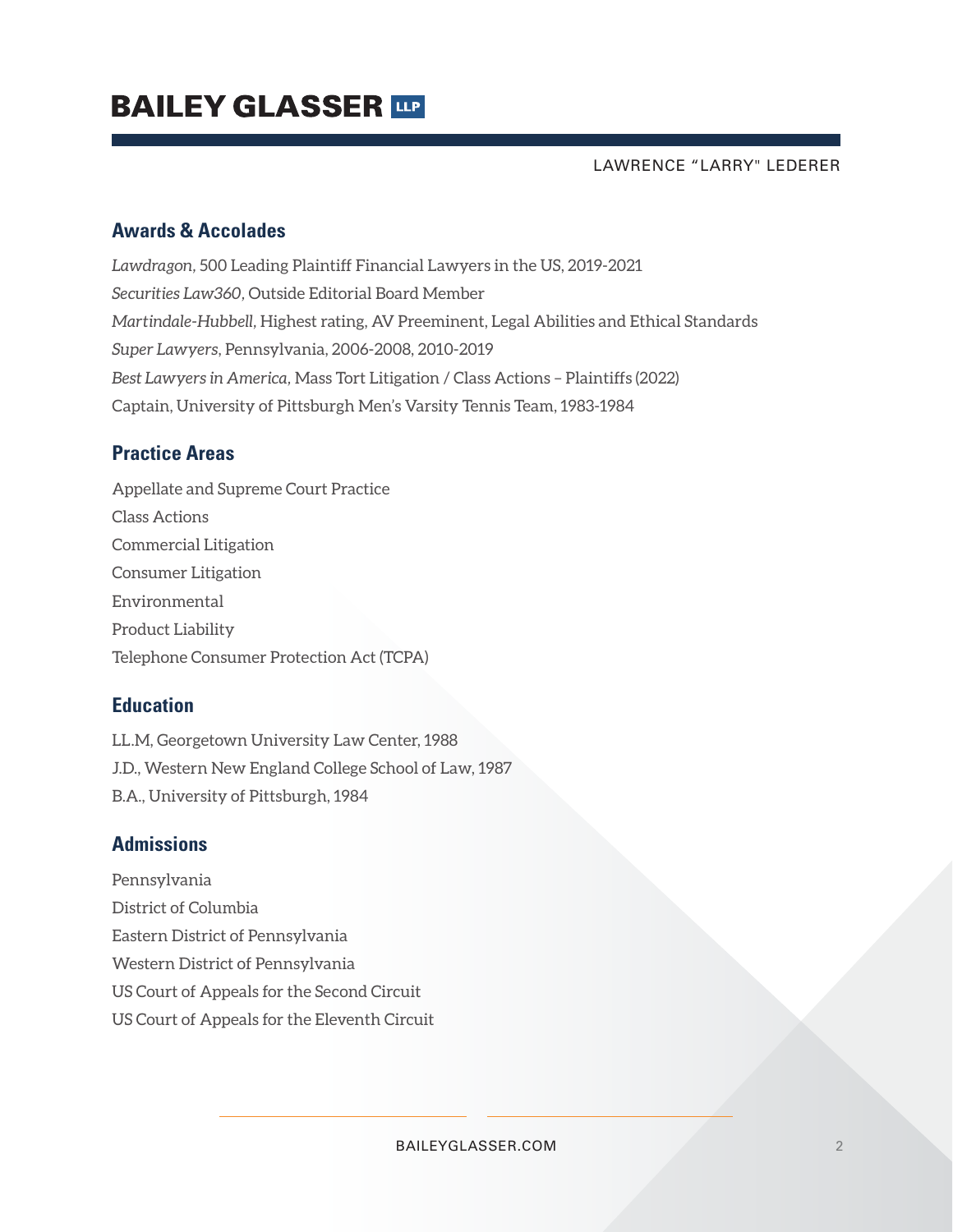LAWRENCE "LARRY" LEDERER

US Supreme Court

### **Representative Matters**

- A class action under the Telephone Consumer Protection Act resulting in a recovery of \$9.5 million in cash plus corporate remedial relief, *Somogyi, et al. v. Freedom Mortgage Corp.*, No. 17 cv-6546 (RMB/JS) (D.N.J.). In preliminarily approving the settlement on February 19, 2020, the Court stated as follows: "This Court has personal knowledge that the case was vigorously and appropriately and professionally litigated …. So to your credit, you did a terrific job for your class. I commend you on a very appropriately litigated case."
- A securities class action involving a private placement of synthetic CDOs against Goldman, Sachs & Co. *See Dodona I, LLC v. Goldman, Sachs & Co.*, 296 F.R.D. 261 (S.D.N.Y. 2014) (granting class certification); *Goldman, Sachs & Co. v. Dodona I, LLC*, No. 14-419 (2d Cir. June 27, 2014) (denying Rule 23(f) appeal). Case settled following summary judgment for \$27.5 million for the investor class.
- A securities class action against Merrill Lynch resulting in a recovery of \$475 million, *In re Merrill Lynch & Co. Inc. Securities, Derivative and ERISA Litigation*, Master File No. 07-cv-9633 (JSR) (DFE) (S.D.N.Y.). This case involved Merrill Lynch's financial exposures to subprime mortgage-related assets, and represents one of the largest recoveries ever under the Private Securities Litigation Reform Act. Larry served as Court-appointed co-lead counsel for lead plaintiff State Teachers Retirement System of Ohio. During a hearing on July 27, 2009, Judge Jed S. Rakoff stated that lead plaintiff had made "very full and well-crafted" and "excellent submissions"; that there was a "very fine job done by plaintiffs' counsel in this case"; and that the attorney fees requested were "eminently reasonable" and "appropriately modest."
- Outside counsel to one state attorney's general office in what became a multi-state civil law enforcement proceeding joined by several other state attorneys general that resulted in landmark mortgage modifications and related relief for hundreds of thousands of borrowers nationwide against Countrywide Financial Corp. (and its parent, Bank of America) valued at approximately \$8.6 billion.
- Outside counsel in a securities "opt-out" action for the State of New Jersey, Dept. of Treasury, Division of Investment in *State of New Jersey, Dept. of Treasury, Division of Investment v. Richard Fuld, et al.*, No. MER-L-677-09 (N.J. Sup. Ct.). The case involved the collapse of Lehman Bros. The claim was that Lehman officers and directors and Lehman's outside accountant, Ernst & Young, misled the State of New Jersey pension funds to invest in an offering of Lehman preferred stock and other Lehman securities months before Lehman's September 2008 bankruptcy. The State of New Jersey Division of Investment is one of the largest public pension fund managers in the United States, managing over \$84.3 billion in assets (as of Dec. 31, 2020) for approximately 800,000 present and former New Jersey state teachers, firemen, policemen, judicial officers, and other active and retired New Jersey state employees and their families. Following removal and